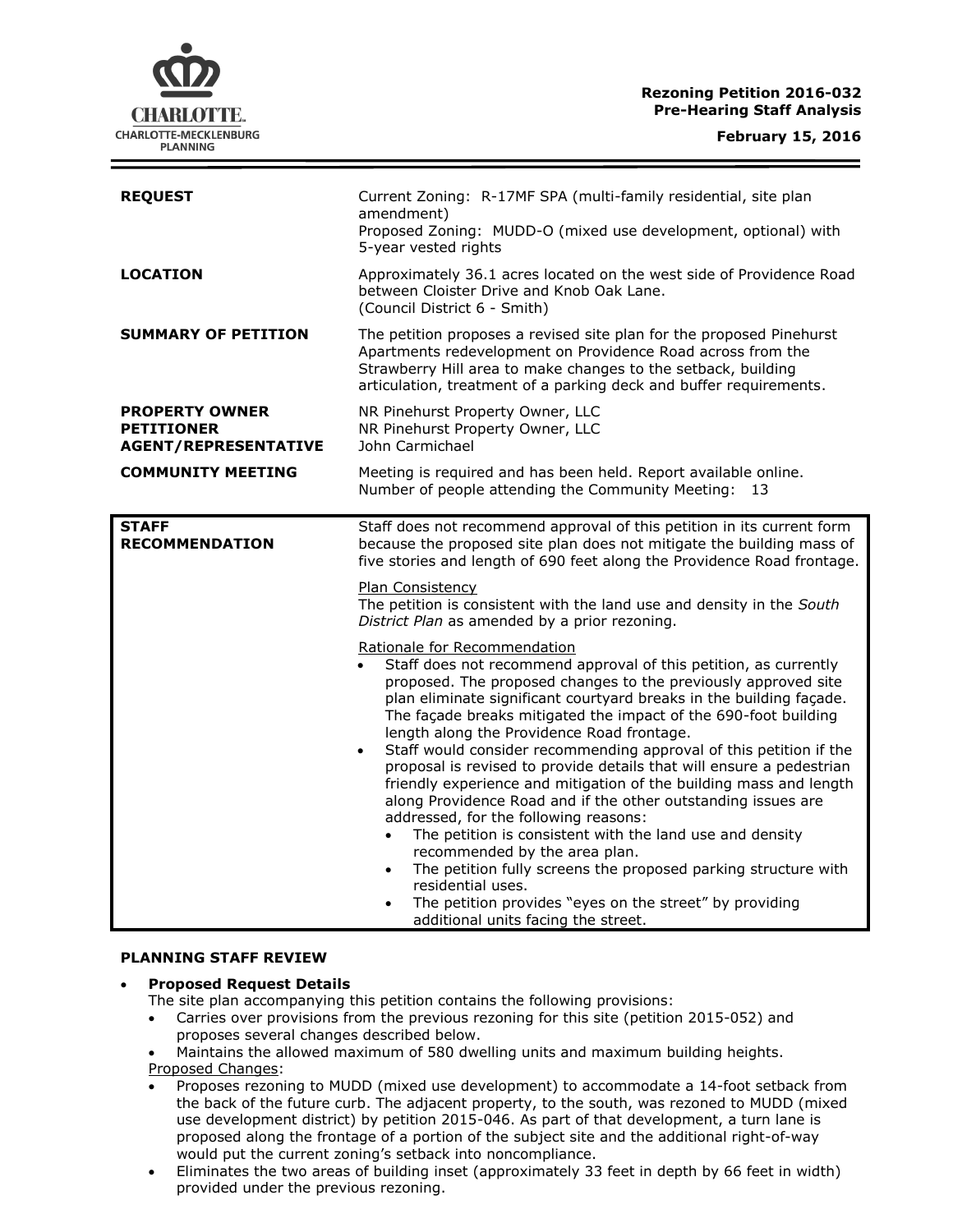- Proposes the privacy wall along Providence Road to be located 16 feet from the back of the future curb (two feet from the back of the proposed sidewalk) as opposed to 30 feet from the back of curb and 16 feet from the back of the proposed sidewalk.
- Eliminates a provided buffer along the southern edge of the site. The adjacent property to the south was rezoned for an urban, mixed use development by petition 2015-046 and the buffer is not required when abutting mixed use developments.
- Surrounds the parking structure facing the southern edge of the site with multi-family units. The previous plan allowed visible parking that was screened with a buffer.
- Requests the following optional provision:
	- Allow parking and maneuvering space between the Phase 1 building and the internal street in the event the internal street is a public street.

## **Existing Zoning and Land Use**

- The subject property is currently developed with approximately 407 multi-family dwelling units, at a density of 11.27 units per acre.
- It was rezoned by petition 2015-052 for up to 580 dwellings, at a density of 16 units per acre, in one five-story building, 690 feet in length, with attached parking structure along Providence Road and two and three-story buildings with surface parking on the remainder of the site.
- Abutting the subject to the southwest are single family dwellings in R-3 (single family residential) zoning.
- Abutting to the northwest across McMullen Creek are townhomes in R-15MF(CD) (multi-family residential) and R-12MF (multi-family residential) zoning.
- Abutting to the south are apartments built in 1974, on a site recently rezoned (petition 2015-046) MUDD-O (mixed use development optional) for a mix of apartment, retail, and office uses.
- Across Providence Road to the northeast is the Strawberry Hill development, with apartments and retail zoned R-12MF (multi-family residential) and NS (neighborhood services), and additional retail zoned B-1(CD) (neighborhood business, conditional) and MUDD-O (mixed use development, optional) zoning.
- See "Rezoning Map" for existing zoning in the area.

## **Rezoning History in Area**

- Recent rezonings approved in the area include:
	- Petition 2015-046, abutting the subject property and located on the northwest corner of Providence Road, Fairview Road and Sardis Road, rezoned 10.7 acres from R-12MF (multi-family residential) and B-1(CD) (neighborhood business, conditional) to MUDD-O (mixed use development, optional). The rezoning allows up to 100,000 square feet of retail, eating/drinking/entertainment establishments, general and medical office and personal service uses, and up to 225 residential dwelling units.
	- Petition 2014-093 rezoned 3.15 acres located on the northeast corner of Providence Road, Sardis Road and Fairview Road to MUDD-O (mixed use development, optional) to allow a maximum 35,000 square feet of commercial floor area.
	- Petition 2012-076 rezoned 1.66 acres located on the northeast corner of Providence Road and Mammoth Oaks Drive from INST(CD) (institutional, conditional) to B-1(CD) (neighborhood business, conditional) to allow a free-standing surface parking lot associated with an adjacent religious institution.
- **Public Plans and Policies**
	- The *South District Plan* (1993), as amended by rezoning petition 2015-052, recommends residential uses up to 17 dwelling units per acre.
	- Protects/restores environmentally sensitive areas by preserving a portion of the SWIM buffer along McMullen Creek to be conveyed to Mecklenburg County Park and Recreation Department and providing additional property for an accessible connection to the McMullen Creek Greenway from the proposed multi-family development.

### **TRANSPORTATION CONSIDERATIONS**

 This site was recently rezoned and implemented all the recommended transportation improvements. The requested change to MUDD-O will help implement anticipated transportation improvements on Providence Road associated with the development of the site to the south. This rezoning will not impact the traffic generation of the site.

## **Vehicle Trip Generation:**

Current Zoning: 3650 trips per day (based on 580 multi-family dwellings). Proposed Zoning: 3650 trips per day (based on 580 multi-family dwellings).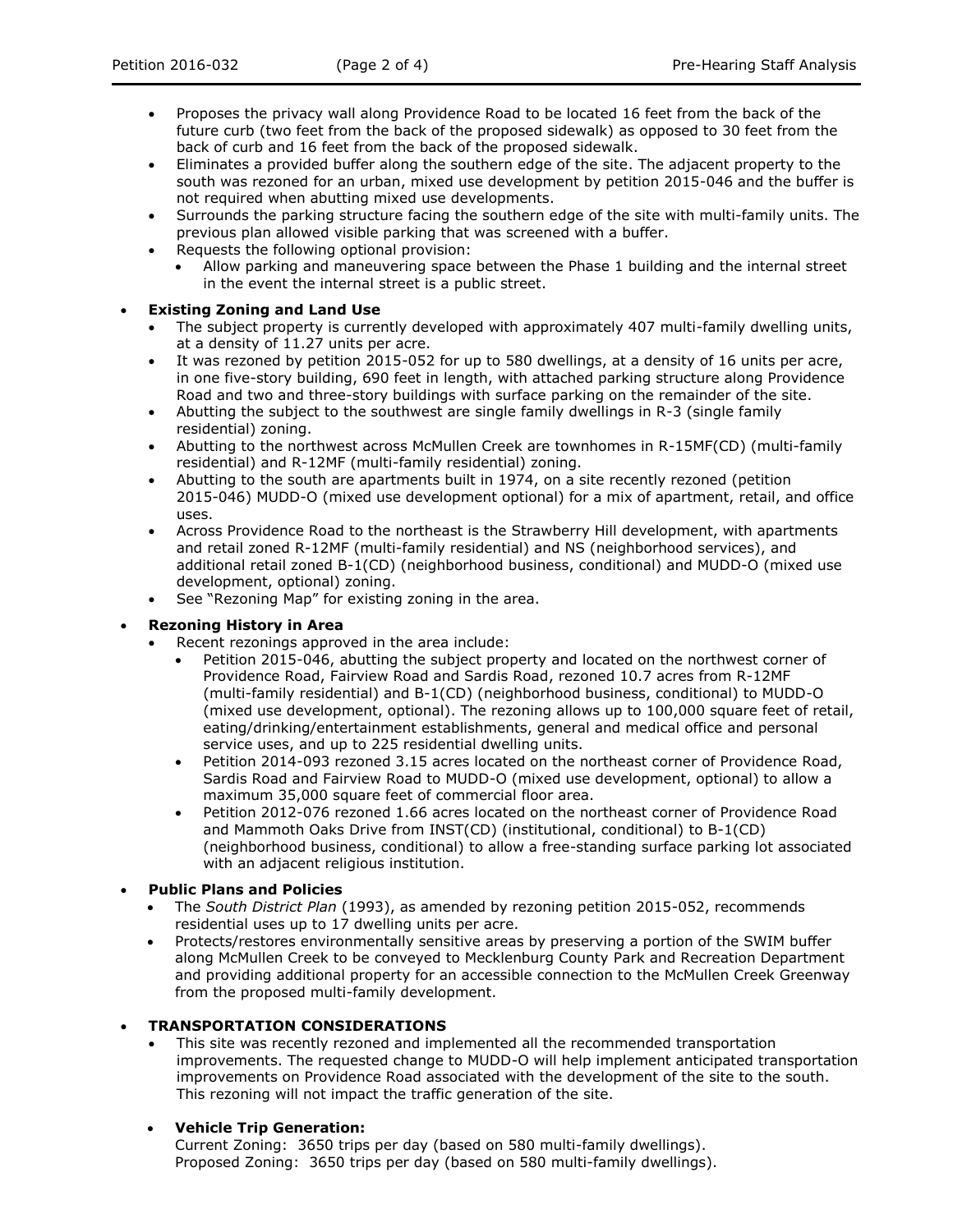**DEPARTMENT COMMENTS** (see full department reports online)

- **Charlotte Area Transit System:** No issues.
- **Charlotte Department of Neighborhood & Business Services:** No issues.
- **Charlotte Fire Department:** No comments received.
- **Charlotte-Mecklenburg Schools:** The development allowed under the existing zoning would generate 79 students, while the development allowed under the proposed zoning will produce 79 students. The net change in the number of students generated from existing zoning to proposed zoning is 0 students; therefore, the proposed development is not projected to increase the school utilization (without mobile classroom units) for Sharon Elementary (148%), Alexander Graham Middle (113%), Myers Park High (116%).
- **Charlotte-Mecklenburg Storm Water Services:** No issues.
- **Charlotte Water:** No issues.
- **Engineering and Property Management:** No issues.
- **Mecklenburg County Land Use and Environmental Services Agency:** No comments received.
- **Mecklenburg County Parks and Recreation Department:** No issues.

### **OUTSTANDING ISSUES**

Site and Building Design

- 1. Increase the transition zone between the back of the proposed sidewalk and the proposed retaining and privacy walls along Providence Road in front of buildings one and three.
- 2. Remove details of the walls between the buildings and Providence Road on sheet RZ-100.
- 3. Provide a new sheet with a detailed plan graphic of the area between the buildings and Providence Road. This graphic should provide clear dimensions and distances for the planting strip, sidewalk, transition zone, retaining walls, and privacy walls.
- 4. Provide two cross-sections with clear dimensions for privacy and retaining wall condition and privacy wall only condition.
- 5. Provide notes committing to minimum distances between the proposed sidewalk and the retaining walls, the proposed sidewalk and the privacy wall, and between the top of the retaining wall and the privacy wall along Providence Road.
- 6. Provide notes committing to maximum heights for retaining walls and privacy walls along Providence Road.
- 7. Provide the following note for the prominent pedestrian entry into building three: "Building entrances shall be at or slightly above grade and shall be highly visible and architecturally treated as prominent pedestrian entrance through a combination of at least five (5) of the following features: (a) decorative pedestrian lighting/sconces; (b) architectural details carried through to upper stories; (c) covered porches, canopies, awnings or sunshades; (d) archways; (e) transom windows; (f) terraced or raised planters that can be utilized as seat walls; (g) common outdoor seating enhanced with specialty details, paving, landscaping or water features; (h) double doors; (i) stoops or stairs; and/or (j) contrasting pavement from primary sidewalk."
- 8. Provide building elevations for building three.
- 9. Amend the optional provision to allow parking between the building and the internal street only along the private drive extending through the center of the Phase 1 building and up to one recessed loading space along the internal street.
- Transportation
- 10. Amend the sheet RZ-100 to add an optional request to indicate that the sidewalk and planting strip width at the northern property line, near the culvert will be determined during construction plan review and approved by CDOT and Engineering Property Management.

#### **Attachments Online at www.rezoning.org**

- Application
- Site Plan
- Locator Map
- Community Meeting Report
- Department Comments
	- Charlotte Area Transit System Review
	- Charlotte Department of Neighborhood & Business Services Review
	- Charlotte-Mecklenburg Schools Review